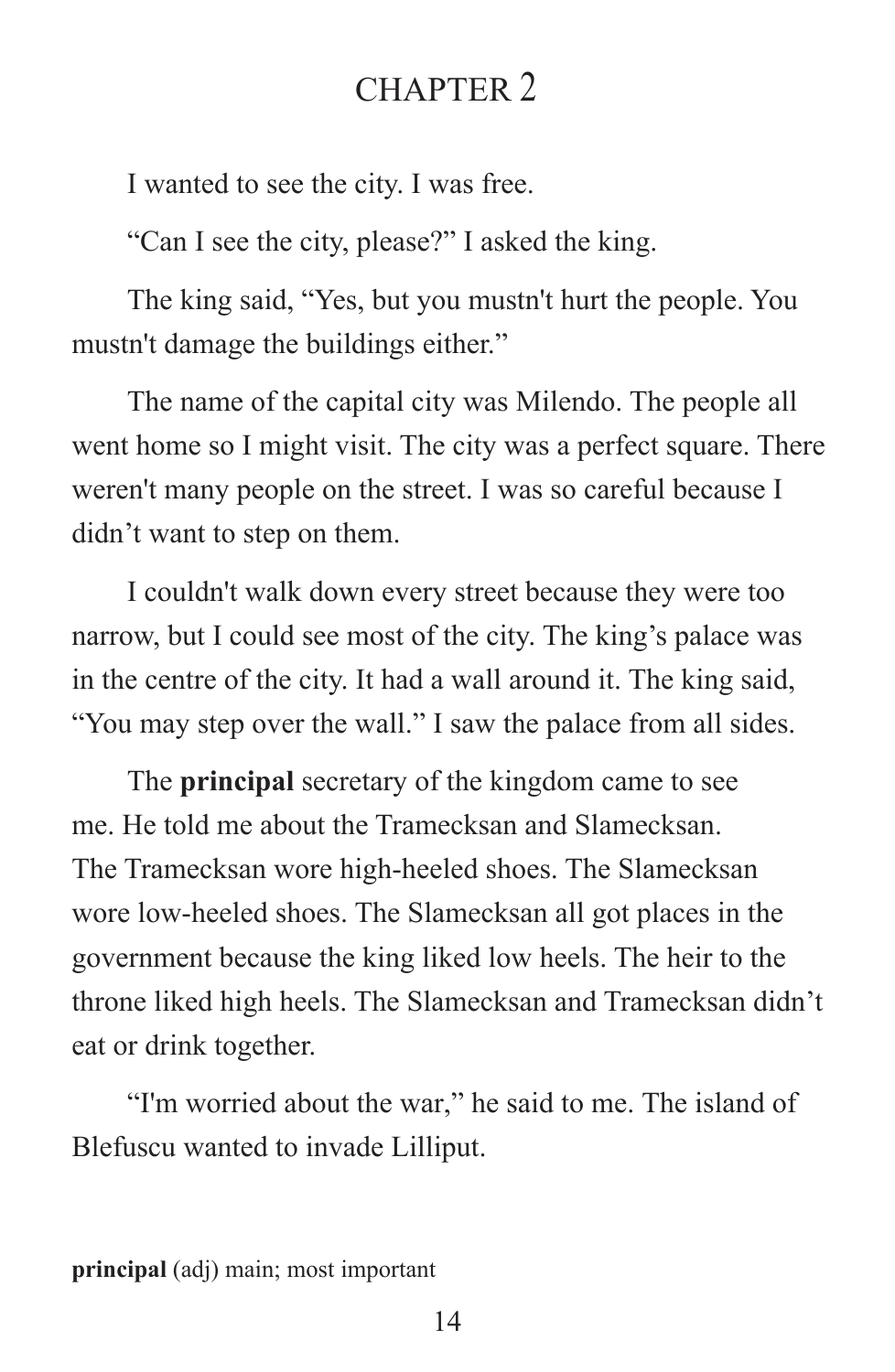

*There weren't many people on the street. I was so careful because I didn't want to step on them.*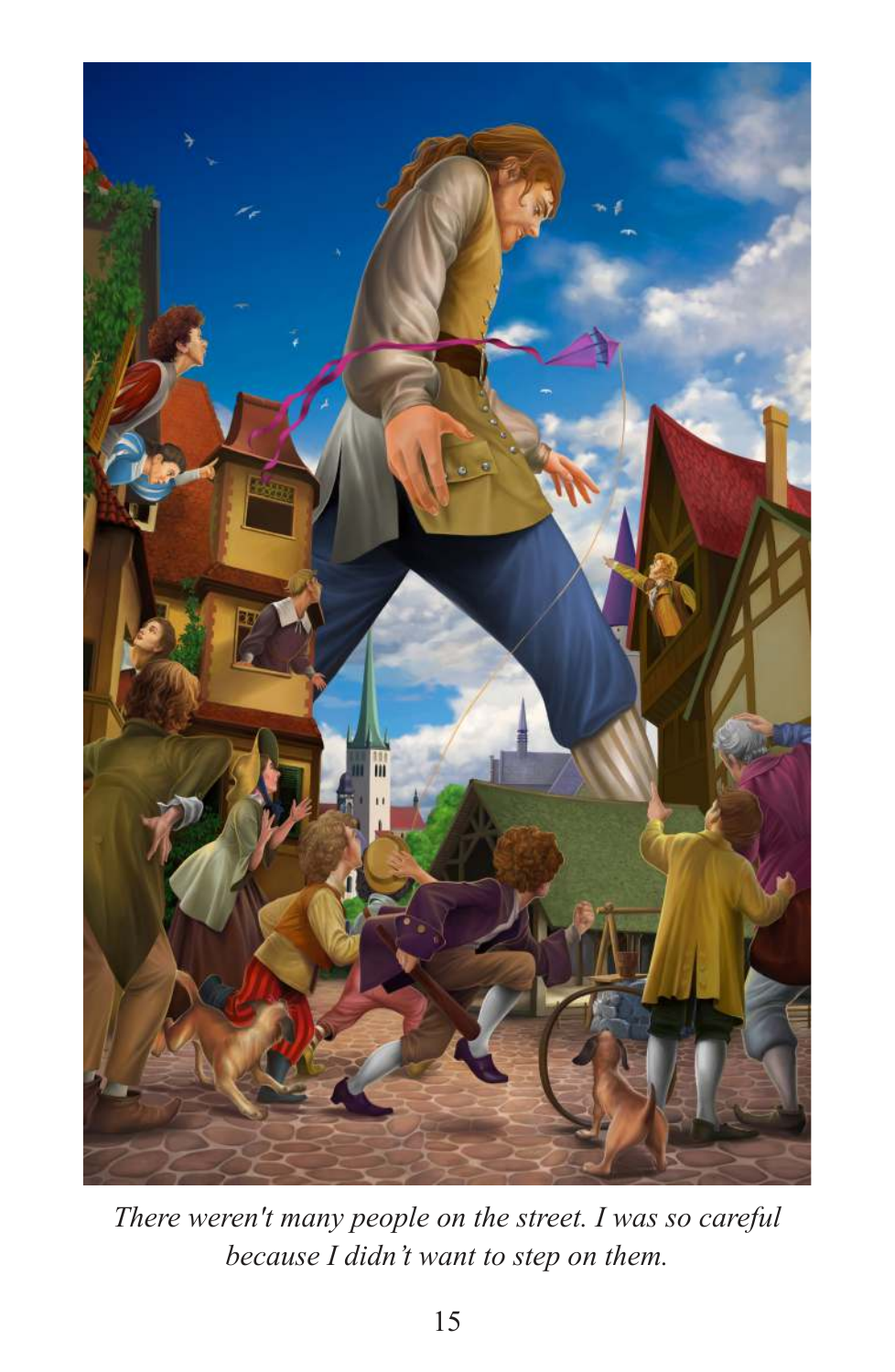The Blefuscu Empire took in **traitors** from Lilliput. They had a big fleet. It was ready to attack. I told the secretary "Tell the king I'll help fight the Blefuscu Empire."

The Blefuscu Empire was on an island to the north of Lilliput. I hid. I didn't want the enemy to see me. I made a plan to help Lilliput. I told the king, "I'll capture the enemy fleet."

I made cables and hooks out of iron bars. The sea was only six feet deep at the deepest point. I walked down to the sea. I took off my shoes and socks. I swam past the deepest point. The enemy were scared when they saw me. They jumped off their ships and swam to shore. The boats were empty. I had a hook and cable for every boat.

The enemy shot me with arrows. They stung, but they were not too dangerous. I hooked all the enemy ships. I tied the cable ends together in one knot. This made them easier to pull. I cut the anchor ropes of each ship. Then I walked away and pulled the fleet behind me.

The enemy were not happy. I stopped when I was out of their range. I pulled the arrows out of my face and hands. The tide went out. I walked the ships back to the harbour of Lilliput.

The king and the people of Lilliput watched the ships. They were scared the **fleet** was coming to kill them. Then they saw me. They were very happy.

"Long live the king!" they shouted.

**traitor** (n) someone who tells secrets about their own country to enemies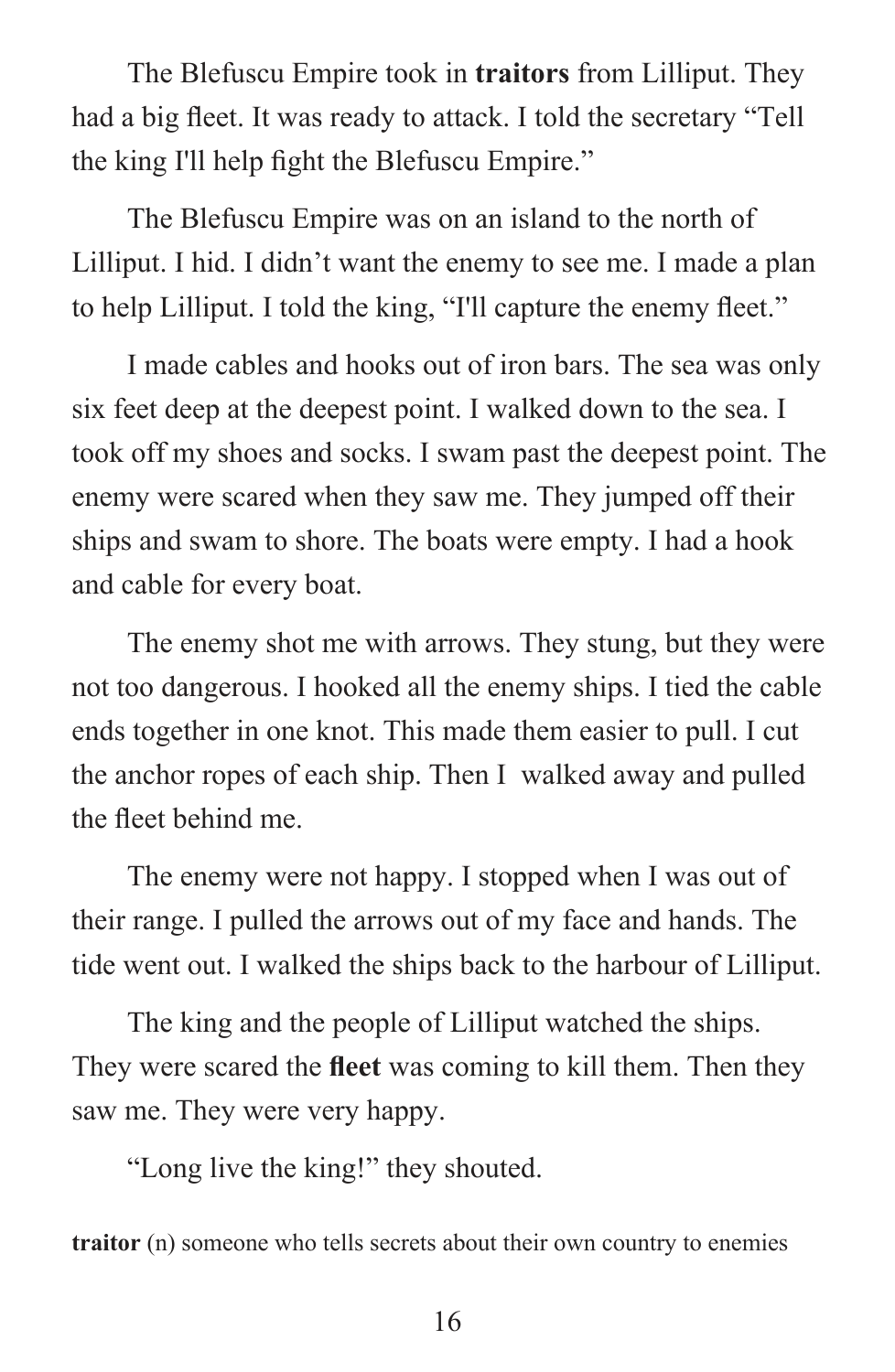

*Then I walked away and pulled the fleet behind me.*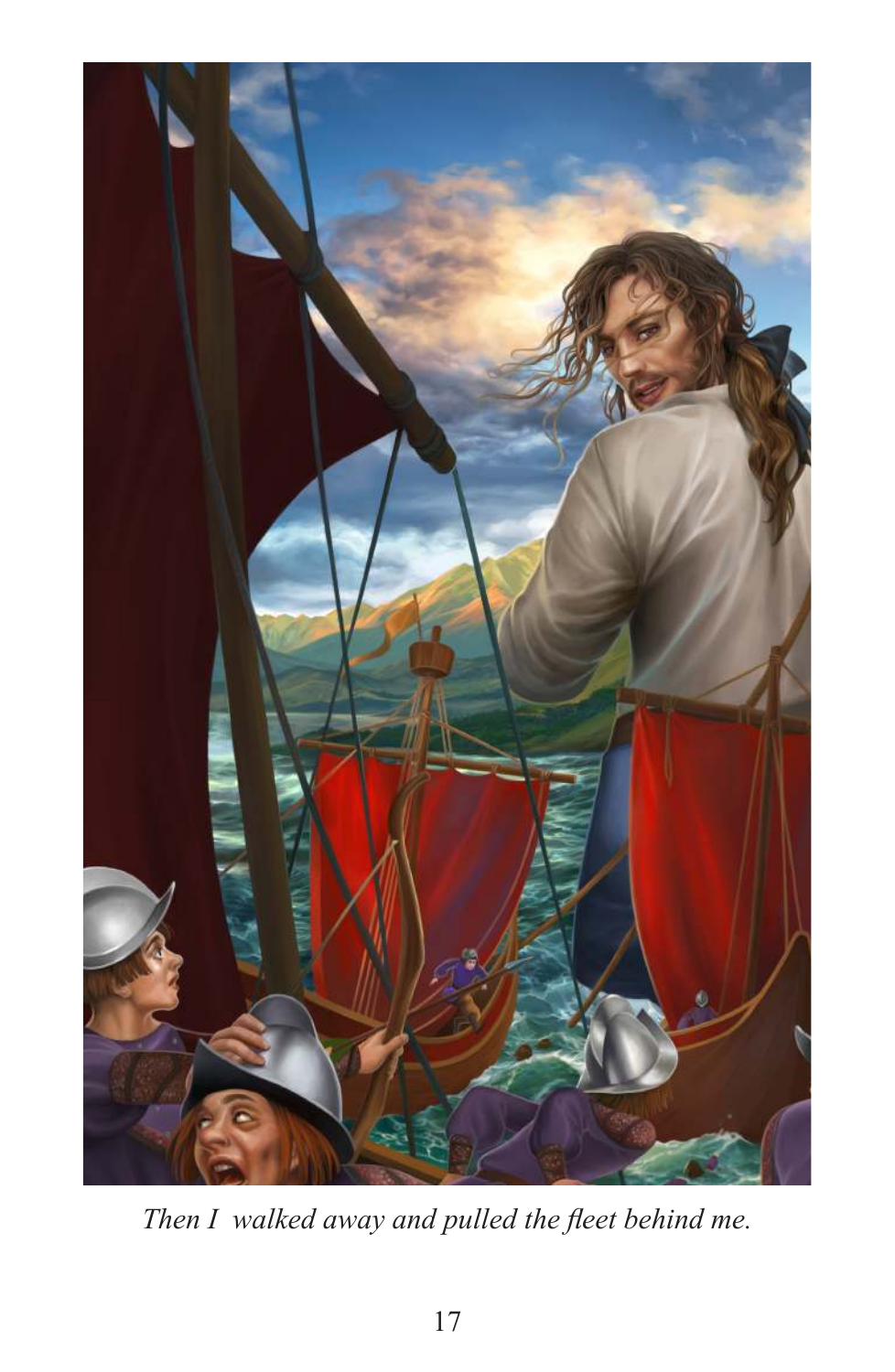# **COMPREHENSION CHECK**

## **Test-1**

## **Are the following sentences True (T) or False (F)?**

|                | 1. Gulliver always wanted to travel to Lilliput.                          | T/F |
|----------------|---------------------------------------------------------------------------|-----|
| 2.             | The people of Lilliput were not happy<br>because Gulliver ate their food. | T/F |
| 3 <sub>1</sub> | Gulliver didn't learn the language of<br>the people in Lilliput.          | T/F |
| 4.             | Gulliver fell in love with the princess.                                  | T/F |
| 5.             | Gulliver was careful not to hurt the people of Lilliput. $T / F$          |     |
|                | 6. The Tramecksan wore low-heeled shoes.                                  | T/F |
| 7.             | The island of Lilliput wanted to invade Blefuscu.                         | T/F |
| 8.             | Gulliver rescued the queen from the fire.                                 | T/F |
| 9.             | Most people in Lilliput liked Gulliver.                                   | T/F |
|                | 10. A group of sailors took Gulliver back to England.                     | T/F |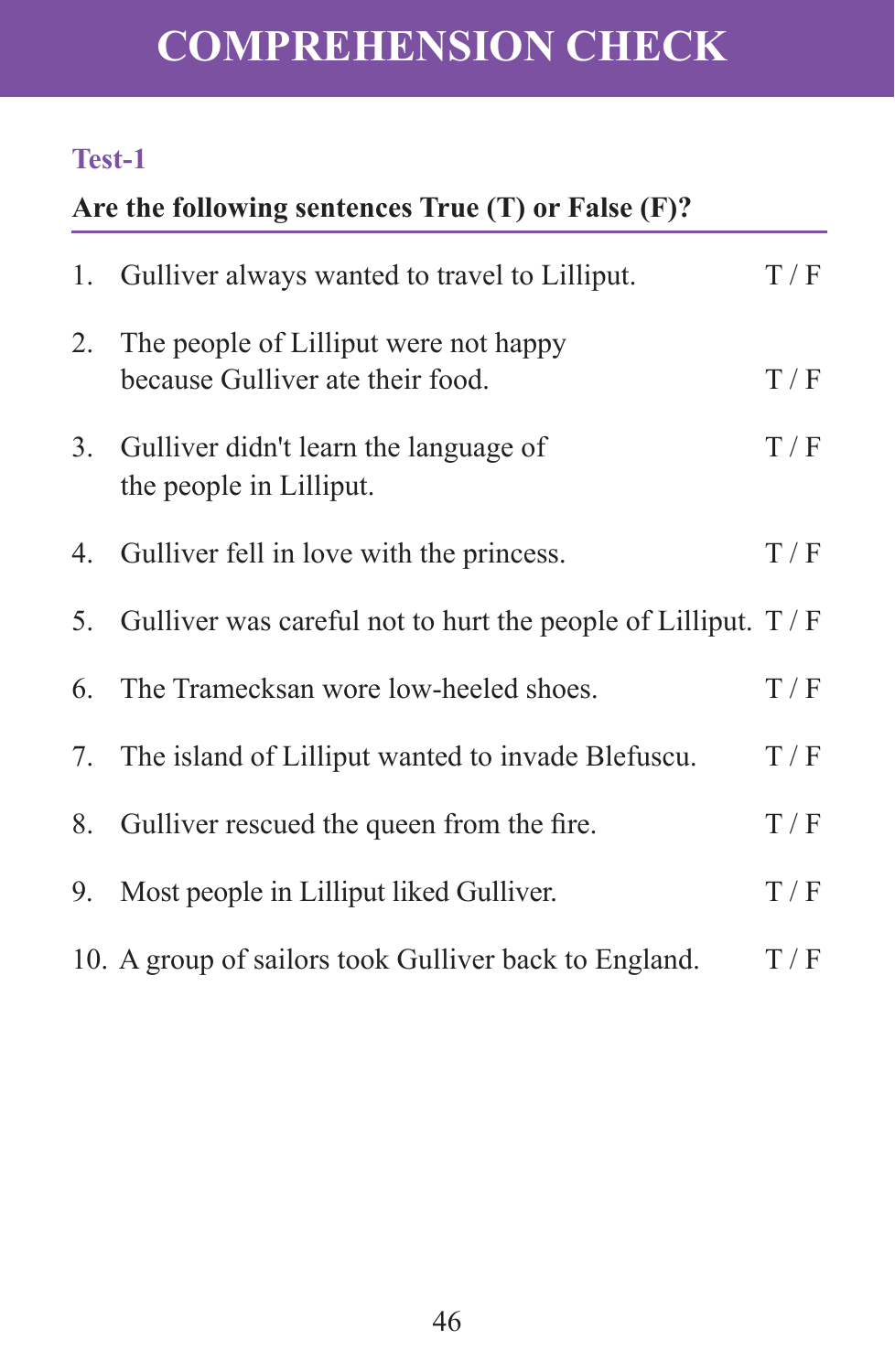#### **Test-2**

#### **Match the sentences.**

### **Beginnings**

- 1. Captain William Pritchard asked
- 2. The king of Lilliput and the king of Blefuscu
- 3. The farmer's daughter
- 4. Gulliver played the piano
- 5. The king allowed Gulliver
- 6. The king's palace was
- 7. The Slamecksan and Tramecksan
- 8. The king of Lilliput made plans
- 9. The admiral and treasurer of Lilliput
- 10. The farmer's daughter made Gulliver

## **Endings**

- a. did not like Gulliver.
- b. Gulliver to go on a sea journey with him.
- c. for the king and queen.
- d. was very nice to Gulliver.
- e. to see the city.
- f. made peace agreements.
- g. in the centre of the city.
- h. to make the people of Blefuscu his slaves.
- i. nine shirts to wear.
- j. didn't eat or drink together.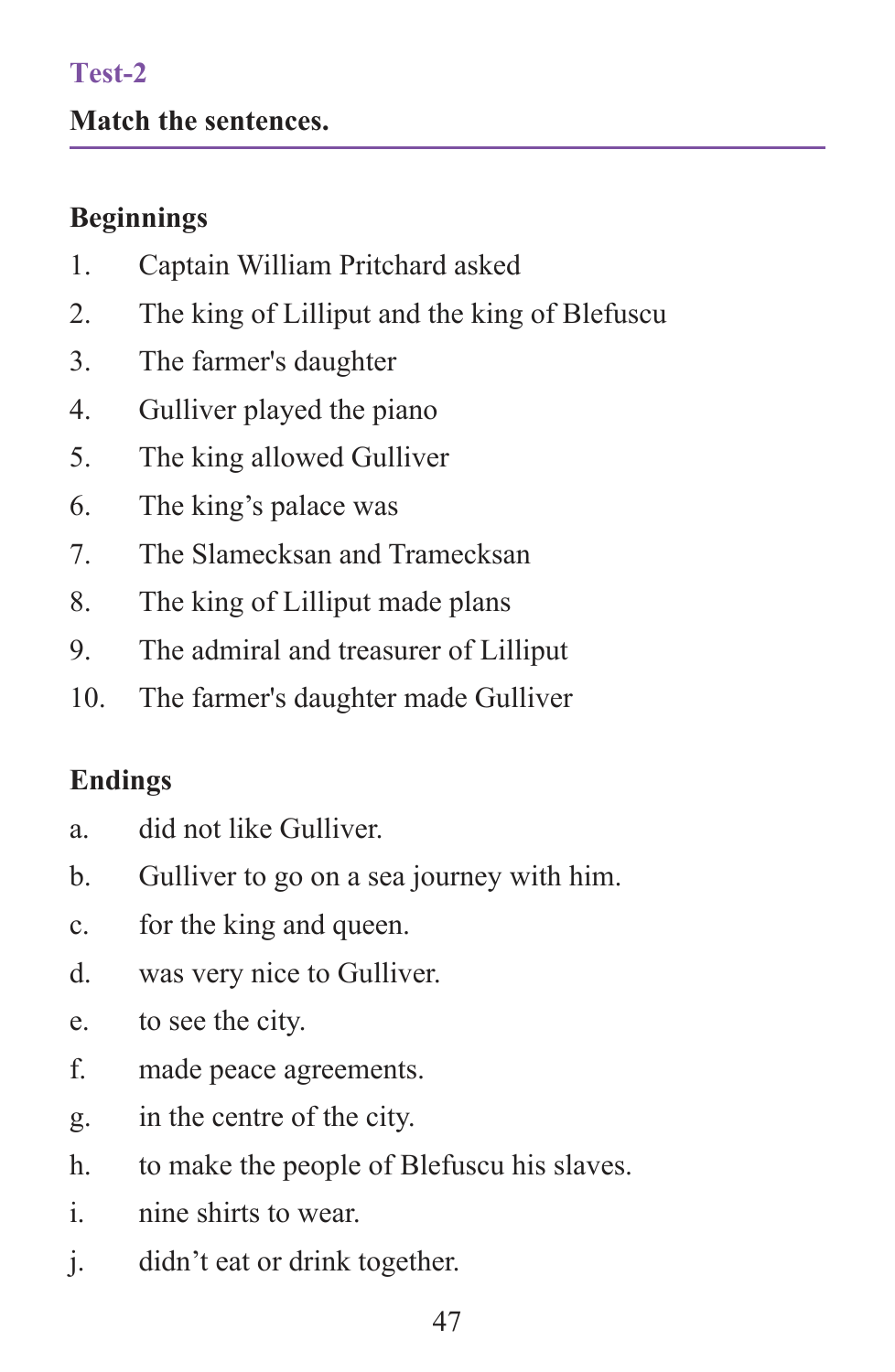#### Test-3

## Who said this in the story?

The people of Lilliput, The king, The secretary, Gulliver, The farmer's daughter or The captain

| 1.  | "I won't harm the kingdom."         |  |  |  |  |
|-----|-------------------------------------|--|--|--|--|
| 2.  | "You may step over the wall."       |  |  |  |  |
| 3.  | "Long live the king!"               |  |  |  |  |
| 4.  | "I'm worried about the war."        |  |  |  |  |
| 5.  | "The palace is on fire."            |  |  |  |  |
| 6.  | "I'll capture the enemy fleet."     |  |  |  |  |
| 7.  | "They'll squeeze you and hurt you." |  |  |  |  |
| 8.  | "Can my little nurse stay with me?" |  |  |  |  |
| 9.  | "Are you mad?"                      |  |  |  |  |
| 10. | "I won't go to sea again."          |  |  |  |  |
|     |                                     |  |  |  |  |